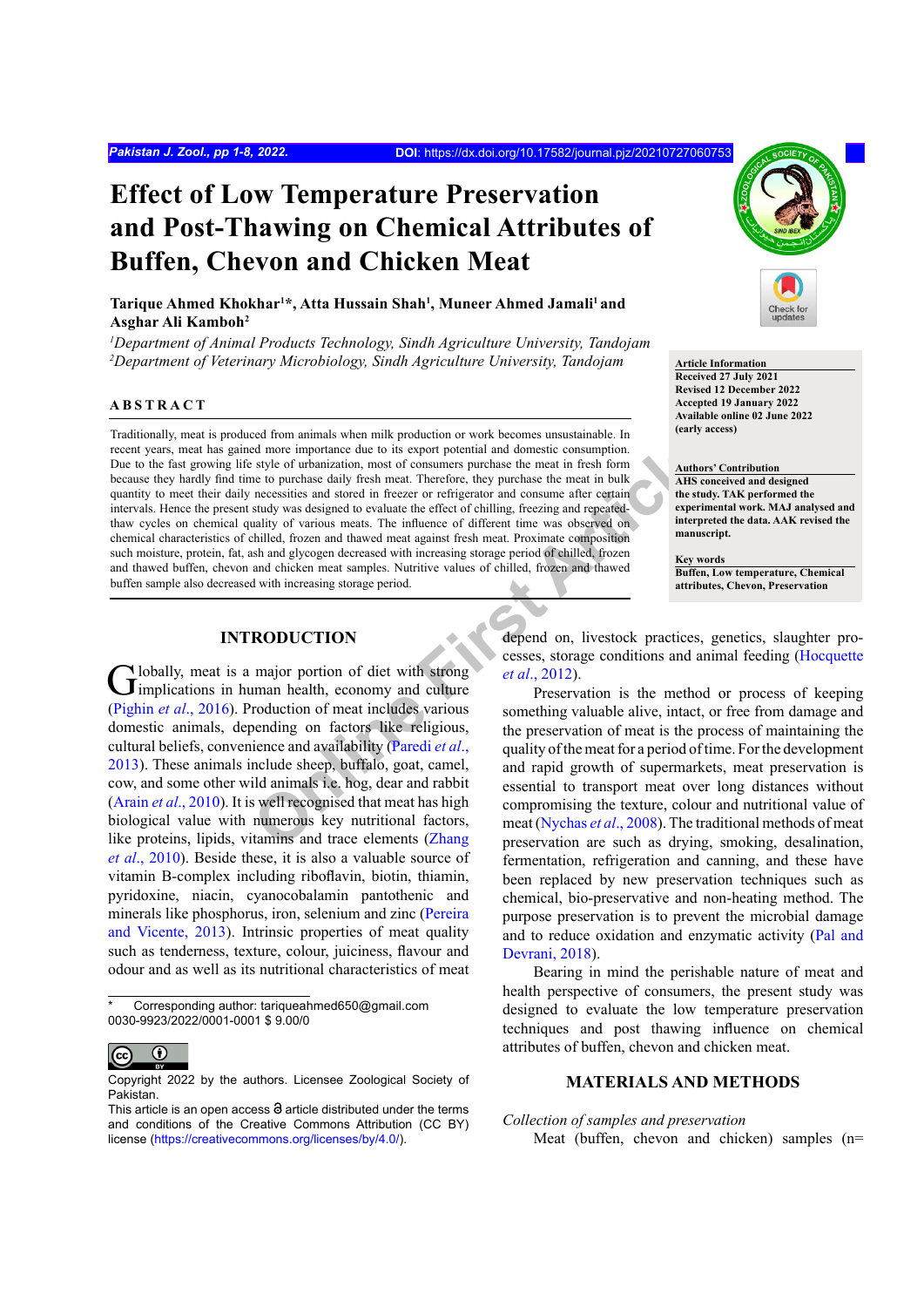10 of each) were collected from Tandojam market and brought to the laboratory of Animal Products Technology for further analysis. Meat samples were divided into four groups i.e. Group-1 control, Group-2 chilled at 2 to 4°C, Group-3 frozen at  $-15$  to  $-20^{\circ}$ C and Group-4 thawed at room temperature. All these samples were analysed for their chemical properties. Group 1 was analysed on zero day of collection, while samples from Group 2, Group 3 and Group 4 were analysed up to deterioration.

#### *Chemical analysis*

Moisture content, protein content, fat content and ash contents was determined according to the methods, as described by AOAC (2000), Kjeldhal method, soxhlet extraction method and gravimetric method, respectively. Furthermore, glycogen content of meat samples were determined according to Kemp *et al*. (1954).

# *Nutritive value*

Nutritive values were analysed on the base of following formula.

K.cal (per  $100g$ ) =  $[(\% \text{ protein}) (4)] + [(% \text{ fat}) (9)] +$ (% Carbohydrates) (4)]

#### *Statistical analysis*

The obtained data was analysed statistically with computerized statistical package i.e. Student Edition of Statistix (SXW), version 8.1 (Copyright 2005, Analytical software, USA).

# **RESULTS**

#### *Moisture content*

[Table I](#page-1-0) shows the effect of low temperature preservation and thawing of frozen chicken meat on moisture content of buffen, chevon and chicken meat. The results showed that the moisture content in fresh buffen, chevon and chicken meat samples were 75.65%, 74.60% and 72.70%, respectively. However, in chilled meat with the passage of time the moisture content was decreased gradually. On 15<sup>th</sup> day the moisture content was 61.83%, 60.45% and 59.19%, respectively in buffen, chevon and chicken. In frozen meat the moisture content in buffen, chevon and chicken meat was 70.71%, 69.45% and 68.43% after 15 days and 65.44%, 64.11% and  $63.33\%$  on  $30<sup>th</sup>$  day. In thawed meat, the moisture content was 61.22%, 60.88% and 58.65%, respectively, in buffen, chevon and chicken. It was observed that moisture percentage of chilled, frozen and thawed meat was significantly decreased as storage period increased in all groups.

#### *Protein content*

[Table II](#page-2-0) shows the effect of low temperature and

thawing of frozen chicken meat on protein content of buffen, chevon and chicken meat. The protein content of different samples groups decline as storage time of meat increased. In control sample, protein content of buffen, chevon and chicken meat was noted as 78.53%, 82.27% and 82.96%, on DMB (dry matter base), respectively. In chilled meat the protein content was 55.09%, 60.54% and 64.92% after 3 days and 23.95%, 26.17% and 33.69% after 15 days, respectively. In frozen meat, protein content was 74.67%, 79.38% and 80.40% after 3 days and 35.65%, 34.86% and 39.08%, on DMB after 30 days, respectively. In thawed meat, the protein content of buffen, chevon and chicken meat was reduced from 65.26%, 71.23% and 70.26%, on DMB 03rd day to 23.49%, 28.60% and 29.60%, on DMB 30th day, respectively. Results indicate that protein content of chilled, frozen and thawed meat decreased with passage of time.

<span id="page-1-0"></span>

|  |  |                                            |  | Table I. The moisture content (%) of fresh, chilled, |
|--|--|--------------------------------------------|--|------------------------------------------------------|
|  |  | frozen and thawed meat with time interval. |  |                                                      |

| gravimetric method, respectively.<br>n content of meat samples were<br>o Kemp et al. (1954). | 29.60%, on DMB 30 <sup>th</sup> day, respectively. Results indicate<br>that protein content of chilled, frozen and thawed mea<br>decreased with passage of time. |                            |                                |                        |                          |                        |
|----------------------------------------------------------------------------------------------|------------------------------------------------------------------------------------------------------------------------------------------------------------------|----------------------------|--------------------------------|------------------------|--------------------------|------------------------|
| were analysed on the base of                                                                 | Table I. The moisture content (%) of fresh, chilled<br>frozen and thawed meat with time interval.                                                                |                            |                                |                        |                          |                        |
| $=[\left(\% \text{ protein}\right)(4)] + \left[\left(\% \text{ fat}\right)(9)\right] +$      | Time inter- Meat<br>val (days)                                                                                                                                   |                            | Fresh                          | <b>Chilled</b>         | Frozen                   | <b>Thawed</b>          |
|                                                                                              | $\mathbf{0}$                                                                                                                                                     | <b>Buffen</b>              | $75.65^a$                      | $\overline{a}$         | $\overline{\phantom{a}}$ | $\overline{a}$         |
| a was analysed statistically with                                                            |                                                                                                                                                                  | Chevon 74.60 <sup>ab</sup> |                                |                        |                          |                        |
| al package i.e. Student Edition of                                                           |                                                                                                                                                                  |                            | Chicken 72.70 <sup>cde</sup> - |                        |                          |                        |
| on 8.1 (Copyright 2005, Analytical                                                           | 03                                                                                                                                                               | <b>Buffen</b>              | $\sim$                         | $70.45$ <sup>fgh</sup> | $74.65^{ab}$             | $73.63^{bc}$           |
|                                                                                              |                                                                                                                                                                  | Chevon -                   |                                | 69.92 <sup>ghij</sup>  | 73.71bc                  | 72.54 <sup>cde</sup>   |
| <b>RESULTS</b>                                                                               |                                                                                                                                                                  | Chicken -                  |                                | $68.76$ ijklm          | $71.84$ def              | $70.04$ <sup>ghi</sup> |
|                                                                                              | 05                                                                                                                                                               | Buffen                     | $\sim$                         | $67.22^{nop}$          | 73.32 <sup>bcd</sup>     | 72.35 <sup>cde</sup>   |
| the effect of low temperature                                                                |                                                                                                                                                                  | Chevon -                   |                                | 66.29pqrs              | 72.38 <sup>cde</sup>     | 71.43 <sup>efg</sup>   |
| ving of frozen chicken meat on                                                               |                                                                                                                                                                  | Chicken -                  |                                | $65.22$ rst            | 70.54 <sup>fgh</sup>     | 69.46hijkl             |
| uffen, chevon and chicken meat.                                                              | 10                                                                                                                                                               | Buffen                     |                                | 64.38tuv               | 72.32 <sup>cde</sup>     | $71.66$ ef             |
| nat the moisture content in fresh                                                            |                                                                                                                                                                  | Chevon -                   |                                | 63.44 <sup>uvw</sup>   | 71.45 <sup>efg</sup>     | $70.54$ <sup>fgh</sup> |
| icken meat samples were 75.65%,                                                              |                                                                                                                                                                  | Chicken -                  |                                | 62.22wxy               | 69.63hijkl               | 68.23klmn              |
| respectively. However, in chilled<br>of time the moisture content was                        | 15                                                                                                                                                               | Buffen                     | $\sim$                         | 61.83xy                | $70.71$ <sup>fgh</sup>   | 69.69hijk              |
| On 15 <sup>th</sup> day the moisture content                                                 |                                                                                                                                                                  | Chevon -                   |                                | $60.45^{z}$            | 69.45hijkl               | 68.14 lmno             |
| 6 and 59.19%, respectively in                                                                |                                                                                                                                                                  | Chicken -                  |                                | 59.19z                 | 68.43jklmn               | 66.69 opqr             |
| icken. In frozen meat the moisture                                                           | 20                                                                                                                                                               | Buffen                     |                                |                        | 69.69hijk                | 67.22nop               |
| on and chicken meat was 70.71%,                                                              |                                                                                                                                                                  | Chevon -                   |                                |                        | 68.32klmn                | 66.46 <sup>pqr</sup>   |
| fter 15 days and 65.44%, 64.11%<br>ay. In thawed meat, the moisture                          |                                                                                                                                                                  | Chicken -                  |                                |                        | $67.68$ <sup>mnop</sup>  | $64.88$ stu            |
| 60.88% and 58.65%, respectively,                                                             | 25                                                                                                                                                               | Buffen                     |                                |                        | $67.02^{n$ opq           | 64.74tuv               |
| d chicken. It was observed that                                                              |                                                                                                                                                                  | Chevon -                   |                                |                        | 66.32 <sup>pqrs</sup>    | 63.35uvwx              |
| f chilled, frozen and thawed meat                                                            |                                                                                                                                                                  | Chicken -                  |                                |                        | $65.56$ <sup>qrst</sup>  | $61.74$ <sup>y</sup>   |
| ased as storage period increased in                                                          | 30                                                                                                                                                               | Buffen                     |                                |                        | 65.44 <sup>rst</sup>     | 61.22 <sup>y</sup>     |
|                                                                                              |                                                                                                                                                                  | Chevon -                   |                                |                        | $64.11^{tuv}$            | $60.88$ yz             |
|                                                                                              |                                                                                                                                                                  | Chicken -                  |                                |                        | 63.33vwx                 | 58.65 <sup>z</sup>     |
|                                                                                              |                                                                                                                                                                  |                            |                                |                        |                          |                        |

 $LSD (0.05) = 1.5343$ ;  $SE \pm 0.7715$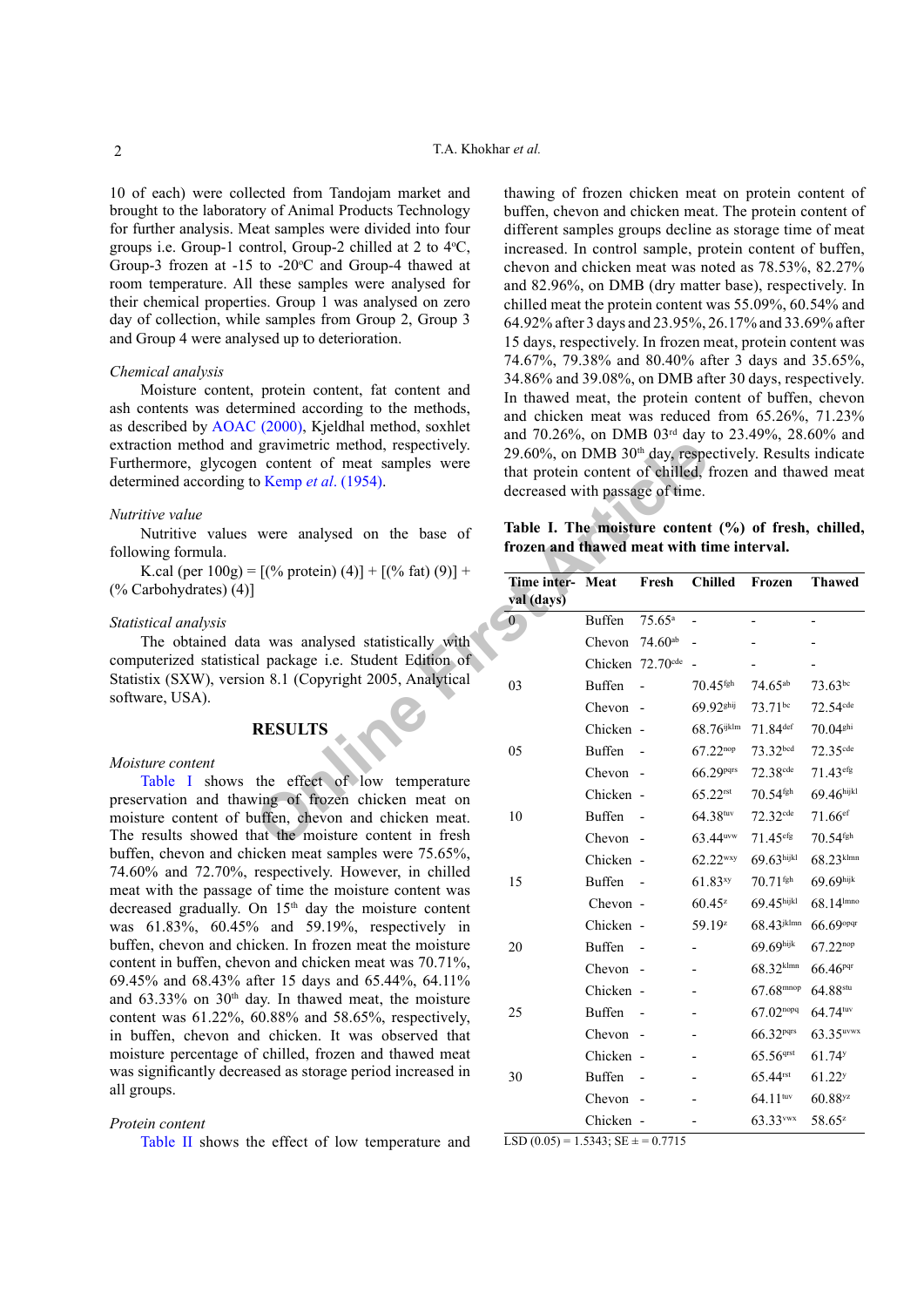<span id="page-2-0"></span>**Table II. The protein content (% on DMB) of fresh, chilled, frozen and thawed meat with time interval.**

| Time inter-<br>val (days)                           | Meat                       | Fresh               | <b>Chilled</b>         | Frozen               | <b>Thawed</b>          | Time inter-<br>val (days)                                       | Meat          | Fresh                    | $\mathbf C$             |
|-----------------------------------------------------|----------------------------|---------------------|------------------------|----------------------|------------------------|-----------------------------------------------------------------|---------------|--------------------------|-------------------------|
| $\boldsymbol{0}$                                    | <b>Buffen</b>              | 78.53 <sup>b</sup>  |                        |                      |                        | $\boldsymbol{0}$                                                | <b>Buffen</b> | $9.93$ <sup>a</sup>      |                         |
|                                                     | Chevon                     | 82.27 <sup>ab</sup> |                        |                      |                        |                                                                 | Chevon        | 8.57c                    |                         |
|                                                     | Chicken 82.96 <sup>a</sup> |                     |                        |                      |                        |                                                                 | Chicken       | 7.94 <sup>efg</sup>      |                         |
| 03                                                  | <b>Buffen</b>              |                     | 55.09 mno              | 74.67c               | $65.26$ <sup>gh</sup>  | 03                                                              | <b>Buffen</b> |                          | 7.                      |
|                                                     | Chevon -                   |                     | $60.54$ <sup>ijk</sup> | 79.38 <sup>ab</sup>  | $71.23$ <sup>cde</sup> |                                                                 | Chevon        |                          | 6.                      |
|                                                     | Chicken -                  |                     | 64.92sh                | $80.40^{ab}$         | $70.26$ def            |                                                                 | Chicken       |                          | 6.                      |
| 05                                                  | <b>Buffen</b>              |                     | $44.63$ tu             | 68.33efg             | $60.58$ ijk            | 05                                                              | <b>Buffen</b> |                          | 6.                      |
|                                                     | Chevon -                   |                     | 48.71 qrs              | 72.48 <sup>cd</sup>  | 64.89sh                |                                                                 | Chevon        |                          | 5.                      |
|                                                     | Chicken -                  |                     | 53.65 <sup>mnop</sup>  | 72.13 <sup>cd</sup>  | $67.15$ <sup>fg</sup>  |                                                                 | Chicken       |                          | $\overline{\mathbf{5}}$ |
| 10                                                  | <b>Buffen</b>              |                     | 34.03 <sup>xy</sup>    | 62.83 <sup>hi</sup>  | 54.52 lmnop            | 10                                                              | <b>Buffen</b> |                          | $\overline{4}$          |
|                                                     | Chevon -                   |                     | 36.73vwx               | 67.67 <sup>efg</sup> | 58.49ijk               |                                                                 | Chevon        |                          | $\overline{4}$          |
|                                                     | Chicken -                  |                     | 43.86tu                | 67.63 <sup>efg</sup> | 62.20 <sup>hij</sup>   |                                                                 | Chicken       |                          | $\overline{4}$          |
| 15                                                  | <b>Buffen</b>              |                     | $23.95^{z}$            | 57.77 <sup>jkl</sup> | $46.92$ rs             | 15                                                              | <b>Buffen</b> |                          | $\overline{4}$          |
|                                                     | Chevon -                   |                     | $26.17^{z}$            | $60.39$ ijk          | 51.26 <sup>opqr</sup>  |                                                                 | Chevon        |                          | 3.                      |
|                                                     | Chicken -                  |                     | 33.69xy                | $60.56$ ijk          | 55.30klmn              |                                                                 | Chicken       | $\overline{\phantom{a}}$ | 3.                      |
| 20                                                  | <b>Buffen</b>              |                     |                        | 52.29nopq 40.05uv    |                        | 20                                                              | <b>Buffen</b> |                          |                         |
|                                                     | Chevon -                   |                     |                        | 55.02 mno 44.75st    |                        |                                                                 | Chevon        |                          |                         |
|                                                     | Chicken -                  |                     |                        | 56.87klm             | 49.94 qrs              |                                                                 | Chicken       |                          |                         |
| 25                                                  | <b>Buffen</b>              |                     |                        | $42.51^{tu}$         | 32.50 <sup>y</sup>     |                                                                 |               |                          |                         |
|                                                     | Chevon -                   |                     |                        | 46.88st              | 36.07wxy               | 25                                                              | <b>Buffen</b> |                          |                         |
|                                                     | Chicken -                  |                     |                        | 50.12 <sup>pqr</sup> | 40.98 uv               |                                                                 | Chevon        |                          |                         |
| 30                                                  | <b>Buffen</b>              |                     |                        | 35.65 <sup>wxy</sup> | $23.49^z$              |                                                                 | Chicken       |                          |                         |
|                                                     | Chevon -                   |                     |                        | $34.86^{xy}$         | 28.60 <sup>y</sup>     | 30                                                              | <b>Buffen</b> |                          |                         |
|                                                     | Chicken -                  |                     |                        | 39.08vw              | $29.60^y$              |                                                                 | Chevon        |                          |                         |
| $\overline{LSD(0.05)} = 3.7077$ ; $SE \pm = 1.8645$ |                            |                     |                        |                      |                        | $\overline{\text{LSD}(0.05)} = 0.3070$ ; $\text{SE} \pm 0.1544$ | Chicken       |                          |                         |
| Fat content                                         |                            | $\alpha$ .          |                        |                      |                        | $4 - 1 - 2 - 3$                                                 |               |                          |                         |

#### *Fat content*

[Table III](#page-2-1) shows the effect of different preservation and thawing temperature on fat content of buffen, chevon and chicken meat. In fresh buffen, chevon and chicken meat, fat content was 9.93%, 8.57% and 7.94%, on DMB, respectively. The fat percentage of chilled buffen, chevon and chicken meat was 7.41%, 6.95% and 6.56% on day 3 and 4.03%, 3.77% and 3.46%, on DMB, respectively on day 15. In frozen meat it was recorded as 9.51%, 8.25% and 7.67% on day 3, 7.55%, 6.45% and 6.15% on day 15 and 5.32%, 4.65% and 4.47%, DMB after thirty days of storage, respectively. In each cycle of thawed meat, fat content on day 3 was 8.72%, 7.87% and 7.18%; and 4.33%, 4.43% and 3.85% on DMB on day 30. There was a significant difference in each meat in every interval of storage from 3<sup>rd</sup> day to 30<sup>th</sup> day of thawed storage and also there was a significant variation in each storage time interval.

<span id="page-2-1"></span>**Table III. The fat content (% on DMB) of fresh, chilled, frozen and thawed meat with time interval.**

| Time inter-<br>val (days) | Meat               | Fresh               | Chilled                | Frozen                | <b>Thawed</b>         |
|---------------------------|--------------------|---------------------|------------------------|-----------------------|-----------------------|
| $\boldsymbol{0}$          | <b>Buffen</b>      | $9.93$ <sup>a</sup> |                        |                       |                       |
|                           | Chevon             | 8.57 <sup>c</sup>   |                        |                       |                       |
|                           | Chicken            | 7.94 <sup>efg</sup> |                        |                       |                       |
| 03                        | <b>Buffen</b>      |                     | $7.41$ hij             | 9.51 <sup>b</sup>     | 8.72 <sup>c</sup>     |
|                           | Chevon             |                     | $6.95$ <sup>klmn</sup> | 8.25 <sup>d</sup>     | $7.87$ <sup>fg</sup>  |
|                           | Chicken            |                     | $6.56^{\circ}$         | $7.67$ <sup>gh</sup>  | $7.18$ <sup>jk</sup>  |
| 05                        | <b>Buffen</b>      |                     | 6.079                  | 8.81c                 | 8.07 <sup>def</sup>   |
|                           | Chevon             |                     | 5.75 <sup>rst</sup>    | $7.68$ <sup>gh</sup>  | $7.32^{ij}$           |
|                           | Chicken            |                     | 5.32 <sup>uv</sup>     | $7.16$ <sup>jkl</sup> | $6.87$ lmn            |
| 10                        | <b>Buffen</b>      |                     | 4.94wx                 | $8.24$ <sup>de</sup>  | 7.45 <sup>hij</sup>   |
|                           | Chevon             |                     | 4.60 <sup>x</sup>      | $7.15$ <sup>jkl</sup> | $6.72^{mno}$          |
|                           | Chicken            |                     | 4.29 <sup>y</sup>      | $6.65^{no}$           | 6.17 <sup>pq</sup>    |
| 15                        | <b>Buffen</b>      |                     | 4.03 <sup>y</sup>      | 7.55 <sup>hi</sup>    | $6.66^{no}$           |
|                           | Chevon             |                     | $3.77^{z}$             | 6.45 <sup>op</sup>    | 6.03 <sup>qr</sup>    |
|                           | Chicken            |                     | $3.46^z$               | $6.15^{pq}$           | $5.67$ <sup>st</sup>  |
| 20                        | <b>Buffen</b>      |                     |                        | $6.99$ klm            | 5.89qrs               |
|                           | Chevon             |                     |                        | 5.93qrs               | $5.49^{\text{tu}}$    |
|                           | Chicken            |                     |                        | $5.72$ <sup>st</sup>  | $5.21$ <sup>uvw</sup> |
| 25                        | <b>Buffen</b>      |                     |                        | 6.099                 | $5.08$ <sup>vw</sup>  |
|                           | Chevon             |                     |                        | 5.34 <sup>uv</sup>    | 4.69 <sup>x</sup>     |
|                           | Chicken            |                     |                        | $5.14$ <sup>vw</sup>  | 4.44 <sup>y</sup>     |
| 30                        | <b>Buffen</b>      |                     |                        | 5.32 <sup>uv</sup>    | 4.33 <sup>y</sup>     |
|                           | Chevon             |                     |                        | $4.65^x$              | 4.43 <sup>y</sup>     |
| <b>LOD</b><br>(0.05)      | Chicken<br>2070.05 |                     |                        | 4.47 <sup>y</sup>     | $3.85^{z}$            |

#### *Ash content*

[Table IV](#page-3-0) shows the ash content of fresh, chilled, frozen and thawed buffen, chevon and chicken meat at the various intervals for thirty days. Ash content in fresh buffen, chevon and chicken meat samples was 6.73%, 4.21% and 5.46%, on DMB respectively, while in chilled treatment of storage, the ash content was 4.67%, 2.96% and 3.91% on day 3 and 2.23%, 1.21% and 1.69%, on DMB, respectively on day 15. After frozen treatment, these content were as  $6.11\%$ ,  $4.11\%$  and  $5.11\%$  on day 3 and 2.58%, 2.26% and 1.61%, on day 30, respectively. In thawed meat, ash was 5.42%, 3.71% and 4.57% on day 3 and 2.24%, 1.21% and 1.35%, on DMB on day 30 respectively. Results indicate that ash content of chilled, frozen and thawed meat decreased with passage of time.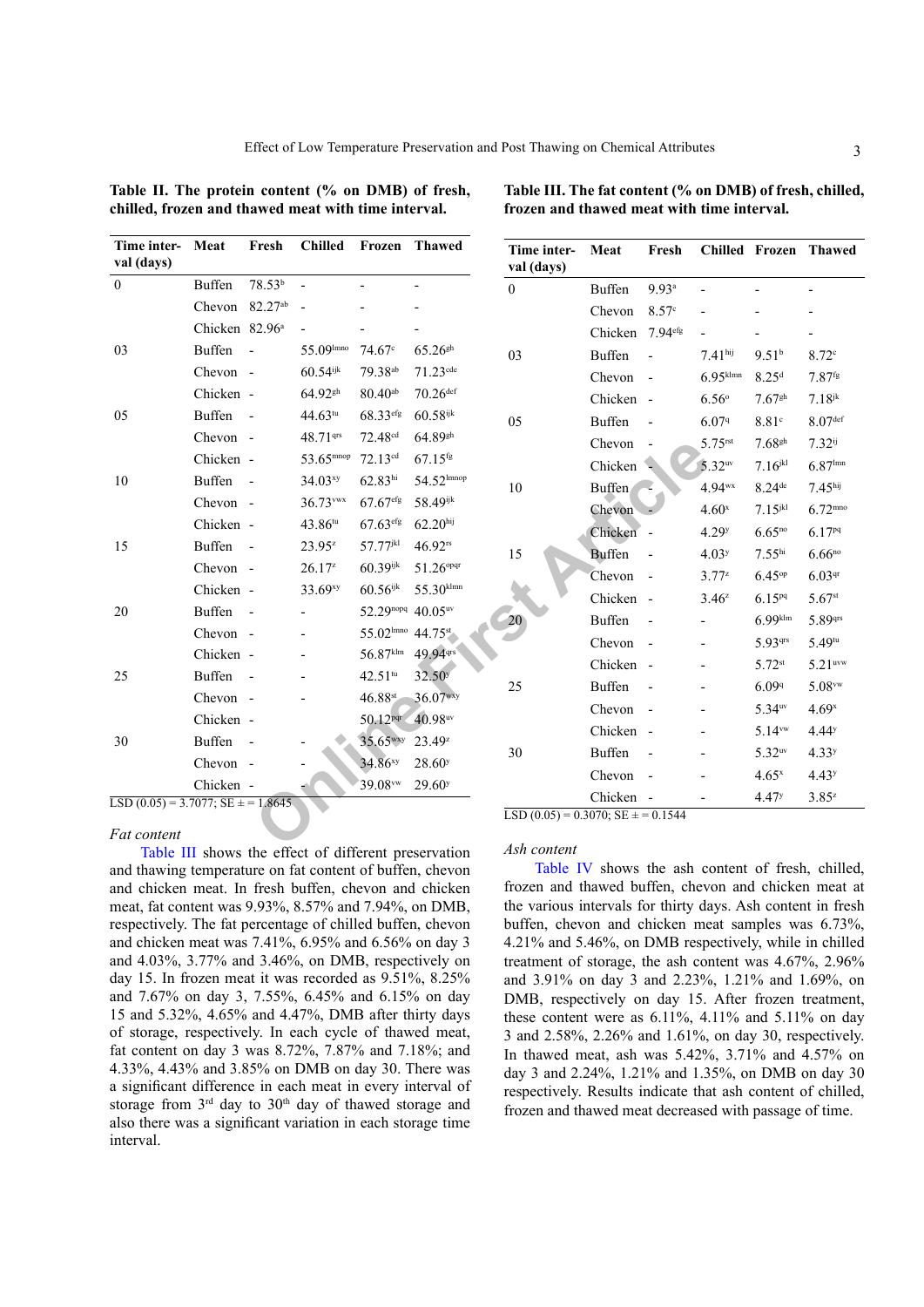| Time inter-<br>val (days)                                                | Meat                      | Fresh | Chilled Frozen        |                         | <b>Thawed</b>                                   | respectively on day 15. In froz<br>was calculated as 402.59, 410.7 |                           |                   |
|--------------------------------------------------------------------------|---------------------------|-------|-----------------------|-------------------------|-------------------------------------------------|--------------------------------------------------------------------|---------------------------|-------------------|
| $\bf{0}$                                                                 | Buffen 6.73 <sup>a</sup>  |       |                       |                         |                                                 | on day 3 and 199.72, 191.45 at                                     |                           |                   |
|                                                                          | Chevon 4.21hij            |       |                       |                         |                                                 | DMB respectively after thirty d                                    |                           |                   |
|                                                                          | Chicken 5.46 <sup>c</sup> |       |                       |                         |                                                 | seven cycles of buffen, chevon an                                  |                           |                   |
| 03                                                                       | Buffen -                  |       | $4.67$ <sup>fg</sup>  | 6.11 <sup>b</sup>       | $5.42^{\circ}$                                  | calorific value was $356.80$ , $373.6$                             |                           |                   |
|                                                                          | Chevon -                  |       | 2.96 <sub>rst</sub>   | $4.11^{ijk}$            | $3.71^{lmn}$                                    | on day 3 and 140.65, 163.59 at<br>DMB, respectively after 30 day   |                           |                   |
|                                                                          | Chicken -                 |       | $3.91$ <sup>jkl</sup> | $5.11^{de}$             | 4.57%                                           | calorific value of chilled, frozer                                 |                           |                   |
| 05                                                                       | Buffen -                  |       | $3.69$ lmno           | 5.28 <sup>cd</sup>      | $4.92$ <sup>ef</sup>                            | decline as storage period increase                                 |                           |                   |
|                                                                          | Chevon -                  |       | $2.17^{x}$            | $3.55$ <sup>mnop</sup>  | 3.40 <sup>opq</sup>                             |                                                                    |                           |                   |
|                                                                          | Chicken -                 |       | 2.96 <sub>rst</sub>   | 4.58 <sup>g</sup>       | 4.26 <sup>hi</sup>                              | Table V. The glycogen content                                      |                           |                   |
| 10                                                                       | Buffen -                  |       | 2.81 <sup>tur</sup>   | 4.77 <sup>fg</sup>      | 4.48 <sup>gh</sup>                              | chilled, frozen and thawed mea                                     |                           |                   |
|                                                                          | Chevon -                  |       | 1.64 <sup>y</sup>     | 3.19 <sub>qrs</sub>     | 3.05 <sub>rst</sub>                             |                                                                    |                           |                   |
|                                                                          | Chicken -                 |       | $2.14^{x}$            | $4.12^{i}$              | $3.81$ <sub>klm</sub>                           | <b>Time interval Meat</b><br>(days)                                |                           | Fresh Ch          |
| 15                                                                       | Buffen -                  |       | $2.23^{wx}$           | 4.20 <sup>hij</sup>     | $3.93$ jkl                                      |                                                                    | <b>Buffen</b>             | 4.81 <sup>b</sup> |
|                                                                          | Chevon -                  |       | $1.21^{z}$            | 2.75 <sup>tur</sup>     | $2.61$ uvw                                      |                                                                    |                           |                   |
|                                                                          | Chicken -                 |       | 1.69 <sup>y</sup>     | $3.67$ <sup>lmnop</sup> | $3.42^{nopq}$                                   | 0                                                                  | Chevon 4.94 <sup>a</sup>  |                   |
| 20                                                                       | Buffen -                  |       |                       | $3.76^{\text{lm}}$      | 3.39opq                                         |                                                                    | Chicken 3.63 <sup>j</sup> |                   |
|                                                                          | Chevon -                  |       |                       | $2.43^{xy}$             | $2.21^{wx}$                                     |                                                                    | <b>Buffen</b>             |                   |
|                                                                          | Chicken -                 |       |                       | 3.37 <sup>pq</sup>      | 3.02 <sub>rst</sub>                             | 03                                                                 | Chevon -                  |                   |
| 25                                                                       | Buffen -                  |       |                       | 3.21 <sup>qr</sup>      | 2.89stu                                         |                                                                    | Chicken -                 |                   |
|                                                                          | Chevon -                  |       |                       | $2.11^{xy}$             | 1.77 <sup>y</sup>                               |                                                                    | <b>Buffen</b>             |                   |
|                                                                          | Chicken -                 |       |                       | 2.85 <sup>tur</sup>     | $2.40^{wx}$                                     | 05                                                                 | Chevon -                  |                   |
| 30                                                                       | Buffen -                  |       |                       | $2.58$ <sup>vw</sup>    | $2.24^{wx}$                                     |                                                                    | Chicken -                 |                   |
|                                                                          | Chevon -                  |       |                       | $2.26^{wx}$             | $1.21^{wx}$                                     |                                                                    |                           |                   |
|                                                                          | Chicken -                 |       |                       | $1.61$ <sup>yz</sup>    | $1.35^{z}$                                      |                                                                    | <b>Buffen</b>             |                   |
| $\overline{\text{LSD}(0.05)} = 0.3070$ ; $\overline{\text{SE}} = 0.1544$ |                           |       |                       |                         |                                                 | 10                                                                 | Chevon -                  |                   |
| Glycogen content                                                         |                           |       |                       |                         |                                                 |                                                                    | Chicken -                 |                   |
|                                                                          |                           |       |                       |                         | Table V shows glycogen content of fresh chilled |                                                                    | <b>Buffen</b>             |                   |

<span id="page-3-0"></span>**Table IV. The ash content (% on DMB) of fresh, chilled, frozen and thawed meat with time interval.**

#### *Glycogen content*

[Table V](#page-3-1) shows glycogen content of fresh, chilled, frozen and thawed buffen, chevon and chicken meat. In the fresh buffen, glycogen level was 4.81% on DMB. In chilled buffen it was 3.42% on day 3 and 1.57% on DMB on day 15, respectively. In frozen meat, glycogen level was 4.58% on day 3 and 2.31% on DMB (dry matter base), respectively, on 30<sup>th</sup> day. Whereas in thawed buffen, it was 4.32% on day 3 and 1.93% on DMB on day 30. Glycogen level in results indicates that as time period increased, glycogen level was decreased. Based on ANOVA results, it was found that the glycogen level of different treatments were different significantly (P≤0.05) from one another.

#### *Nutritive value*

[Table VI](#page-4-0) shows that the nutritive value was 422.73 k.cal/100g, 425.97 k.cal/100g and 417.82 k.cal/100g, on DMB in fresh buffen, chevon and chicken meat samples respectively. The calorific value of various chilled meats was 300.73, 318.79 kand 329.36 k.cal/100g on day 3 and 138.35, 145.89 and 171.50 k.cal/100g on DMB, respectively on day 15. In frozen treatment of meat, it was calculated as 402.59, 410.77 and 404.39 k.cal/100g on day 3 and 199.72, 191.45 and 203.43 k.cal/100g on DMB respectively after thirty days. Whereas in thawed seven cycles of buffen, chevon and chicken meat samples, calorific value was 356.80, 373.67 and 358.34 k.cal/100g on day 3 and 140.65, 163.59 and 160.29 k.cal/100g on DMB, respectively after 30 days. Results revealed that calorific value of chilled, frozen and thawed meats was decline as storage period increased.

<span id="page-3-1"></span>**Table V. The glycogen content (% on DMB) of fresh, chilled, frozen and thawed meat with time interval.**

| Time interval Meat<br>(days) |               |                   | Fresh Chilled      | Frozen               | <b>Thawed</b>      |
|------------------------------|---------------|-------------------|--------------------|----------------------|--------------------|
|                              | <b>Buffen</b> | 4.81 <sup>b</sup> | -                  |                      |                    |
|                              |               |                   |                    |                      |                    |
| $\boldsymbol{0}$             | Chevon        | 4.94 <sup>a</sup> |                    |                      |                    |
|                              | Chicken       | $3.63^{j}$        |                    |                      |                    |
|                              | <b>Buffen</b> |                   | 3.42 <sup>1</sup>  | 4.58 <sup>c</sup>    | 4.32 <sup>e</sup>  |
| 03                           | Chevon        |                   | 3.52 <sup>k</sup>  | 4.75 <sup>b</sup>    | 4.48 <sup>d</sup>  |
|                              | Chicken       |                   | 2.66 <sup>qr</sup> | $3.44^{kl}$          | $3.17^{mn}$        |
|                              | <b>Buffen</b> |                   | 2.65 <sup>qr</sup> | 4.20 <sup>f</sup>    | 3.94 <sup>h</sup>  |
| 05                           | Chevon        |                   | 2.70 <sup>qr</sup> | 4.38 <sup>e</sup>    | 4.10 <sup>8</sup>  |
|                              | Chicken       |                   | 2.13 <sup>v</sup>  | $3.19^{mn}$          | 2.94°P             |
|                              | <b>Buffen</b> |                   | 2.13 <sup>v</sup>  | 3.90 <sup>h</sup>    | $3.63^{j}$         |
| 10                           | Chevon        |                   | $2.30^{\rm u}$     | 4.10 <sup>8</sup>    | $3.77^{i}$         |
|                              | Chicken       |                   | $1.72^{x}$         | 2.96 <sup>op</sup>   | 2.61 <sup>rs</sup> |
|                              | <b>Buffen</b> |                   | 1.57 <sup>y</sup>  | 3.52 <sup>k</sup>    | 3.10 <sup>n</sup>  |
| 15                           | Chevon        |                   | $1.82^{x}$         | 3.67 <sup>j</sup>    | 3.26 <sup>m</sup>  |
|                              | Chicken       |                   | $1.40^z$           | 2.69 <sup>qr</sup>   | $2.28^u$           |
|                              | <b>Buffen</b> |                   |                    | 3.17 <sup>mn</sup>   | 2.68 <sup>qr</sup> |
| 20                           | Chevon        |                   |                    | 3.38 <sup>1</sup>    | 2.89 <sup>p</sup>  |
|                              | Chicken       |                   |                    | 2.48t                | $2.02^w$           |
|                              | <b>Buffen</b> |                   |                    | 2.739                | $2.33^u$           |
| 25                           | Chevon        |                   |                    | $3.00^\circ$         | 2.48 <sup>qr</sup> |
|                              | Chicken       |                   |                    | 2.18v                | 1.70 <sup>p</sup>  |
|                              | <b>Buffen</b> |                   |                    | $2.31^u$             | $1.93^w$           |
| 30                           | Chevon        |                   |                    | $2.54$ <sup>st</sup> | $2.33^u$           |
|                              | Chicken       |                   |                    | $1.72^{x}$           | 1.51 <sup>y</sup>  |

LSD  $(0.05) = 0.3070$ ; SE  $\pm = 0.1544$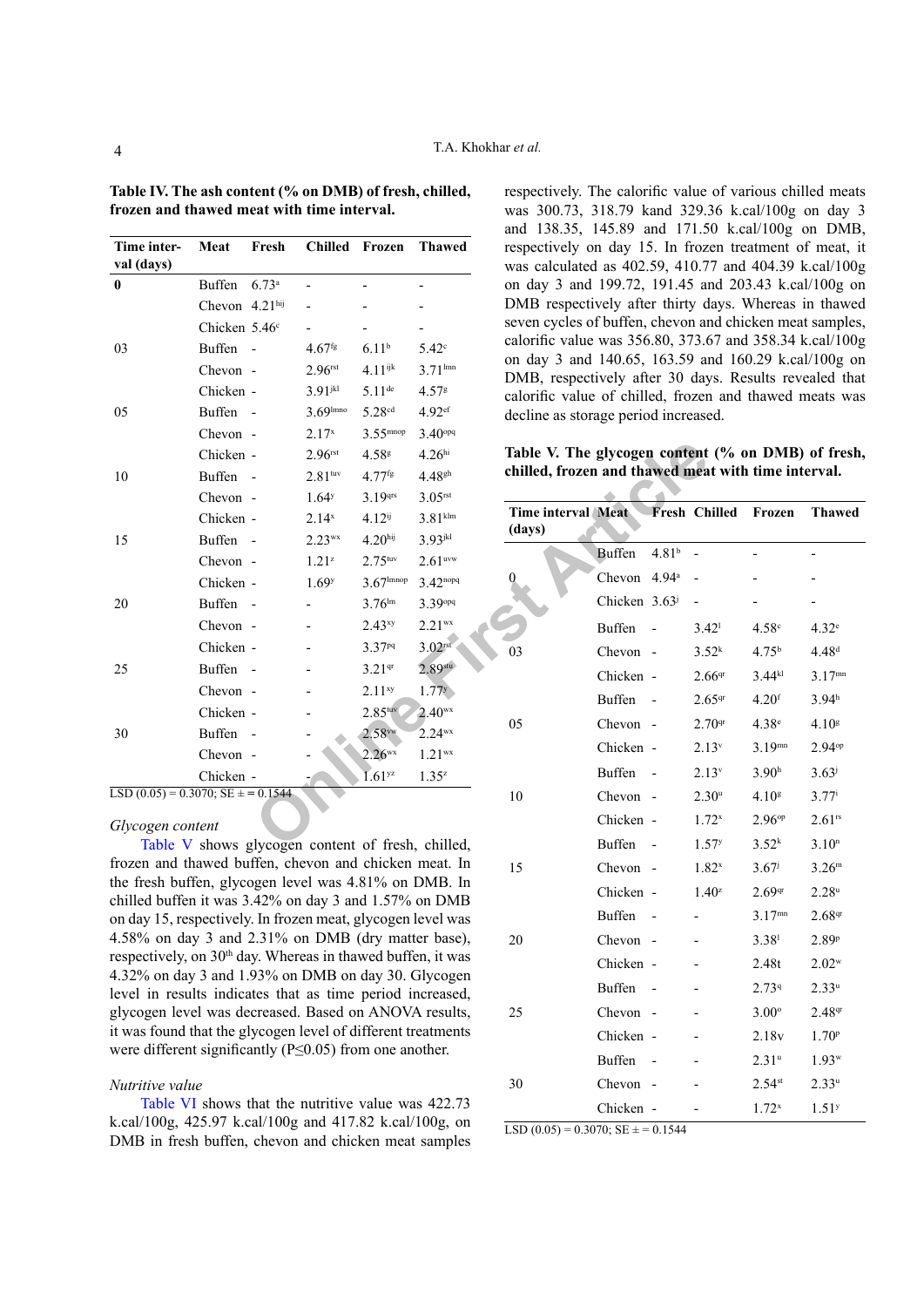<span id="page-4-0"></span>**Table VI. The calorific/nutritive value (% on DMB) of fresh, chilled, frozen and thawed meat with time interval.**

| Time inter- Meat                                          |               | Fresh                          | <b>Chilled</b>                           | Frozen                                              | <b>Thawed</b>         |
|-----------------------------------------------------------|---------------|--------------------------------|------------------------------------------|-----------------------------------------------------|-----------------------|
| val (days)                                                |               |                                |                                          |                                                     |                       |
| $\mathbf{0}$                                              | Buffen        | 422.73a                        |                                          |                                                     |                       |
|                                                           | Chevon        | 425.97 <sup>a</sup>            |                                          |                                                     |                       |
|                                                           |               | Chicken 417.82 <sup>ab</sup> - |                                          |                                                     |                       |
| 03                                                        | Buffen        |                                | 300.73 k 402.59b                         |                                                     | 356.80def             |
|                                                           | Chevon -      |                                | 318.79hi 410.77ab                        |                                                     | 373.67 <sup>c</sup> d |
|                                                           | Chicken -     |                                | 329.36 <sup>gh</sup> 404.39 <sup>b</sup> |                                                     | 358.34cdef            |
| 05                                                        | <b>Buffen</b> |                                |                                          | 243.75°Pq 369.41 <sup>cd</sup> e 330.71sh           |                       |
|                                                           | Chevon -      |                                |                                          | 257.39nop 376.56° 341.84 <sup>fg</sup>              |                       |
|                                                           | Chicken -     |                                |                                          | 271.00mm 365.72de 342.19fg                          |                       |
| 10                                                        | <b>Buffen</b> |                                |                                          | 189.10wx 341.08 <sup>fg</sup> 299.65 <sup>jkl</sup> |                       |
|                                                           | Chevon -      |                                |                                          | 197.52vw 351.43ef                                   | 309.52ij              |
|                                                           | Chicken -     |                                | 220.93stu 342.21fg                       |                                                     | 314.77hij             |
|                                                           |               |                                |                                          |                                                     |                       |
| 15                                                        | Buffen        |                                | 138.35 <sup>z</sup>                      | 313.11hij                                           | $260.02^{no}$         |
|                                                           | Chevon -      |                                | 145.89z                                  | 314.29hij                                           | 272.35mm              |
|                                                           | Chicken -     |                                | 171.50 <sup>xy</sup>                     | 308.35ij                                            | 281.35lm              |
| 20                                                        | <b>Buffen</b> |                                |                                          | 284.75klm 223.93rst                                 |                       |
|                                                           | Chevon -      |                                |                                          |                                                     | 286.97klm 239.97pqr   |
|                                                           | Chicken -     |                                |                                          |                                                     | 288.88klm 254.73nop   |
| 25                                                        | Buffen        |                                |                                          | 235.77 <sup>qrs</sup> 185.04 <sup>wx</sup>          |                       |
|                                                           | Chevon -      |                                |                                          | 247.58 opq 196.41 vw                                |                       |
|                                                           | Chicken -     |                                |                                          | 255.46 <sup>nop</sup> 210.68tuv                     |                       |
| 30                                                        | <b>Buffen</b> |                                |                                          | 199.72vw 140.65 <sup>z</sup>                        |                       |
|                                                           | Chevon        |                                |                                          | $191.45^w$                                          | 163.59 <sup>y</sup>   |
|                                                           | Chicken -     |                                |                                          | 203.43 uvw 160.29y                                  |                       |
| $\overline{SD}(0.05) = 0.0478$ ; $\overline{SE} = 1.5869$ |               |                                |                                          |                                                     |                       |

 $\overline{\text{LSD}(0.05)} = 0.0478$ ;  $\overline{\text{SE}} = 1.5869$ 

# **DISCUSSION**

With the long period of storage in chiller, freezer and freeze thawed meat, moisture content of buffen, chevon and chicken meat significantly decline. These findings agree with the [Naveen](#page-6-8) *et al*. (2016), who indicated that the overall average moisture percentage in sausages of duck meat decreased during refrigerated/chilled storage for fourteen days. This may be due to the loss of drip during the storage and the evaporation of liquid from the meat in the refrigerator. The declining trend of moisture content during the refrigerated/chilling storage recorded in the current research is consistent with the findings of Biswas *et al*[. \(2011\)](#page-6-9) in chicken meat loaves and in duck patties. And also in buffalo meat sausages which are

kept in chilling conditions (Abdolghafour and Saghi[r,](#page-6-10) [2014\)](#page-6-10). Consequently, [Kondaiah](#page-6-11) *et al*. (1986) reported that the percent of moisture in frozen meat (beef) decline as storage period increased. The noticeable loss moisture percentage in the advancement of storage time may be due to alteration of myofibrillar in the frozen meat which may cause decline in capability water retention in meat [\(Kandeepan and Biswas, 2007](#page-6-12)).

Protein percentage of buffen, chevon and chicken meat decreased in various groups of meat with increase in period of storage. In chilled meat, the reduced protein percentage may be due to higher bacterial load which lead to greater activity of water and increased autolysis by enzymes in meat (Rao *et al*[., 1998\)](#page-7-1). These results also agreed with the results of [Kandeepan and Biswas \(2007\)](#page-6-12) who stated that buffen kept for in the refrigerator  $(4 \pm 1^{\circ}C)$ for four days displayed significantly lower protein content than meat stored in the freezer (-10  $\pm$  1°C). Additionally, it was found that the protein content in seventh day of cold meat was lower than in the seventh and fourteenth day of meat stored in the freezer. However, protein loss in meat significant ( $p \le 0.05$ ) occur on thirtieth, sixtieth and seventy fifth day of frozen storage. This steady loss in advanced of experiment may be due to ice crystal formation in muscle tissue which results increased the solute concentration in muscle. Further Hammad *et al*. (2019) also observed that the effect of storage on crude protein in beef meat resulted in protein 17.50%, 15.40%, and 15.00%, respectively, and in poultry meat resulted in protein of 18.20%, 17.60%, and 16.70%, respectively, at -20°C during his study. Hammad *et al*. (2019) stated that the poultry contained more portion of protein  $(P \le 0.05)$  in meat than buffen and the percent of protein obtained during this research was declining, which may be associated with the denaturation of meat protein during the frozen storage. Storage of meat in freezer stimulate the protein carboxylation and the development of schi $\Box$  bases of chicken meat. Both thawing and freezing storage have effect on the activity of proteolytic (endogenous) enzymes, which is responsible for the breakdown of meat protein and the relaxation of structures of meat tissues [\(Utrera](#page-7-2) *et al*., 2013).

Fat content of meat was decreased as the time of storage advanced in freezer and chiller. The meat fat is responsible for the species specific flavor present in the meat products. The clear difference in chilled meat sample might be due to the strong light exposure in display cabinets such as freezer and refrigerator, which enhanced the oxidation of fat and causing decline in fat percentage ([Kandeepan and](#page-6-12) [Biswas, 2007\)](#page-6-12). This deterioration of fat in meat took place due to intermediary endogenous enzymes activities which leading to hydrolysis of meat fat. [Kandeepan and Biswas](#page-6-12) [\(2007\)](#page-6-12) also reported that the content of fat on the seventh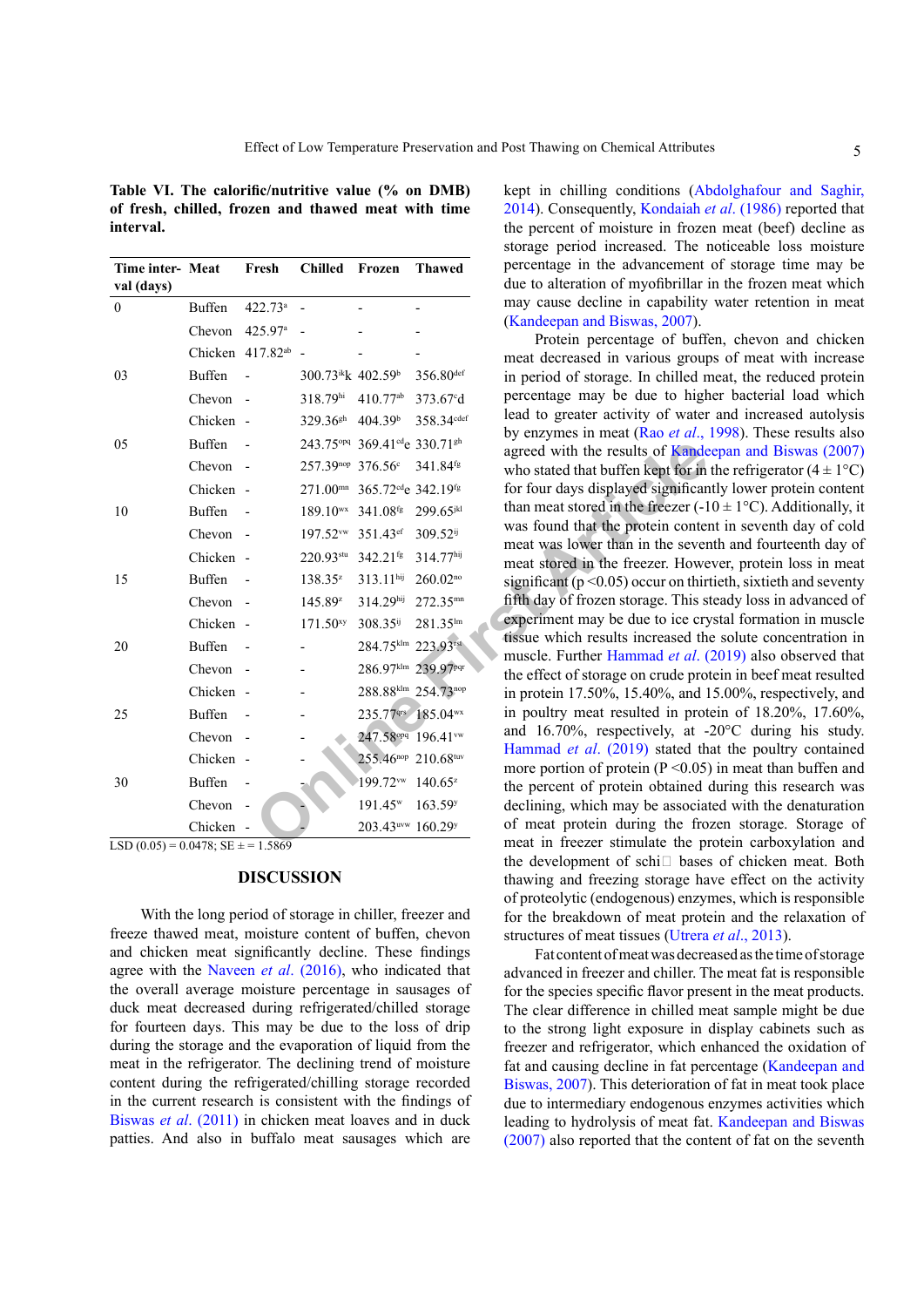day of chilled meat significantly (p<0.05) changed with the percentage of frozen on the same day of storage. There was a steady decline in fat percentage on seventh and fourteenth day of buffalo meat during storage. Similarly, [Hammad](#page-6-13) *et al*[. \(2019\)](#page-6-13) observed that the crude fat content of beef and poultry meats decreased at half-shelf life. Fat content decreased from 4.83% to 3.00% in beef meat during the 2, and 4.5 months storage. Poultry meat showed a decrease in crude fat content from 7.63% to 6.90%. This variation in fat percentage during the frozen storage up to four and half months might be connected with the fat hydrolysis. Furthermore, these results also corroborate with findings observed by the Soyer *et al*. (2010). [Nannur](#page-6-14) *et al*. (2017) reported that about 6.98% of fat was extracted from fresh cooked beef sample which was highest among all other samples. The loss of lipid content in the refrigerated storage samples is mainly considered to be related with autooxidation of lipids (Sampaio *et al*., 2012). Furthermore, Sabow *et al*[. \(2016\)](#page-7-4) and Soyer *et al*. (2010) also reported that refrigeration storage has significant influence on lipid and protein oxidation resulting in loss of fat. This is the agreement with the findings reported by Maqsood *et al*. [\(2015\)](#page-6-15). They said that decrease in total fats in meat during refrigeration storage is could be due to changing in the triglycerides levels.

Ash is the powdery residue left after the burning of a substance. [Kandeepan and Biswas \(2007\)](#page-6-12) reported that there is gradual decline in ash content as storage period increase in buffalo meat. Okeyo *et al*. (2009) also reported that in frozen Nile perch, ash percentage decline with storage time in freezer. Nannur *et al*. (2017) stated that the ash percentage of all meat samples was almost same. Further this study is also correlated with Hammad *et al*. [\(2019\)](#page-6-13), who stated that there was gradual decline in ash content as storage period increased in beef and chicken meat. [Ivanovic](#page-6-17) *et al*. (2012), further stated that, the percentage of ash in fresh and frozen chicken meat was (1.00 and 2.10%), respectively, and these values were different than the ash content in the chest muscle meat and thigh chicken meat from (1.30 and 1.08%), respectively, which was comparable to the percentage obtained from the percentage of ash in chicken meat was  $(1\%)$ , and this percentage was less than the ash content in chicken meat (1.24%). Additionally, Augustynska-Prejsnar *et al*. (2018) reported that the continued storage in freezing can cause decline in the ash percentage. The reduction in ash content may be due to increased meat drip during the process of thawing, hence the subsequent loss of mineral salts increased.

In this study, the glycogen content of chilled, frozen and thawed buffen, chevon and chicken meat showed decreased trend with increased storage period of meat.

[Dave and Ghaly \(2011\)](#page-6-18) reported that during cold storage of muscle, glycogen is changed into lactic acid due to presences of amylolytic enzymes are responsible which cause gradual decline in glycogen of muscle. [Rahman](#page-7-5) *et al*[. \(2015\)](#page-7-5) also reported that in the anaerobic conditions glycogen of muscle also breakdown into lactic acid which also cause decrease of muscle glycogen during storage. Onopiuk *et al*. (2016) showed in obtained results that the muscles from commercial crossbred bulls, with higher glycogen levels measured at 2 h post-slaughter had higher lactic acid content, which indicates a higher degree of meat tissue acidification. Furthermore, [Zelechowska](#page-7-6) *et al*[. \(2012\)](#page-7-6) demonstrated that the reduced water binding capacity and resultant cooling loss are higher when the pH of meat is lower which cause reduction in glycogen of meat.

Which was high[e](#page-6-16)st among all other<br>
id content in the refrigerated storage<br>
id content in the refrigerated storage<br>
of meat.<br>
Insidered to be related with auto-<br> **Content Arthuge Content Arthuge Systems are all (2010)** als Kandeepan and Biswas (2007) also observed the various macronutrients during the low temperature preservation of beef meat, from his results it was noted that there was quit decrease in various macronutrients of beef, which indicate that there was decrease in calorific/nutritive value during the cold storage. [Nannur](#page-6-14) *et al*. (2017) reported in his study that during the cold storage of cocked beef, there was a decline in proximate composition of meat, which cause decrease in nutritional quality of meat. The calorific/nutritive value of meat showed decreased trend with increase storage period of chilled, frozen and thawed buffalo meat. Rao *et al*. (1998) reported that nutritive/ calorific value decreased trend with increased bacterial growth which resulted higher water activity and enzymatic autolysis of meat. Apart from this deterioration of fat in meat took place due to intermediary enzymatic activities (hydrolysis of lipids) which cause decline in calorific/ nutritive value of meat ([Kandeepan and Biswas, 2007](#page-6-12)). Hammad *et al*. (2019) indicted in his study that in chicken meat has higher values in macronutrients as compare to beef meat, which also indicated that chicken meat has higher percentage of calorific/nutritive value as compared to beef meat. Furthermore, he also observed effect of freeze and re-freeze the chemical composition of beef and poultry meat at storage period, from the results it was observed that there was decline in macronutrients in both meats, which also indicated that during the storage there was a decrease in calorific/ nutritive values.

#### **CONCLUSIONS**

It is concluded that low temperature treatment have effect on meat quality with the passage of time. Here it was observed that in chemical attributes such as, moisture, protein, fat, ash and glycogen decreased with the increase of storage time. It is recommended that in chilled storage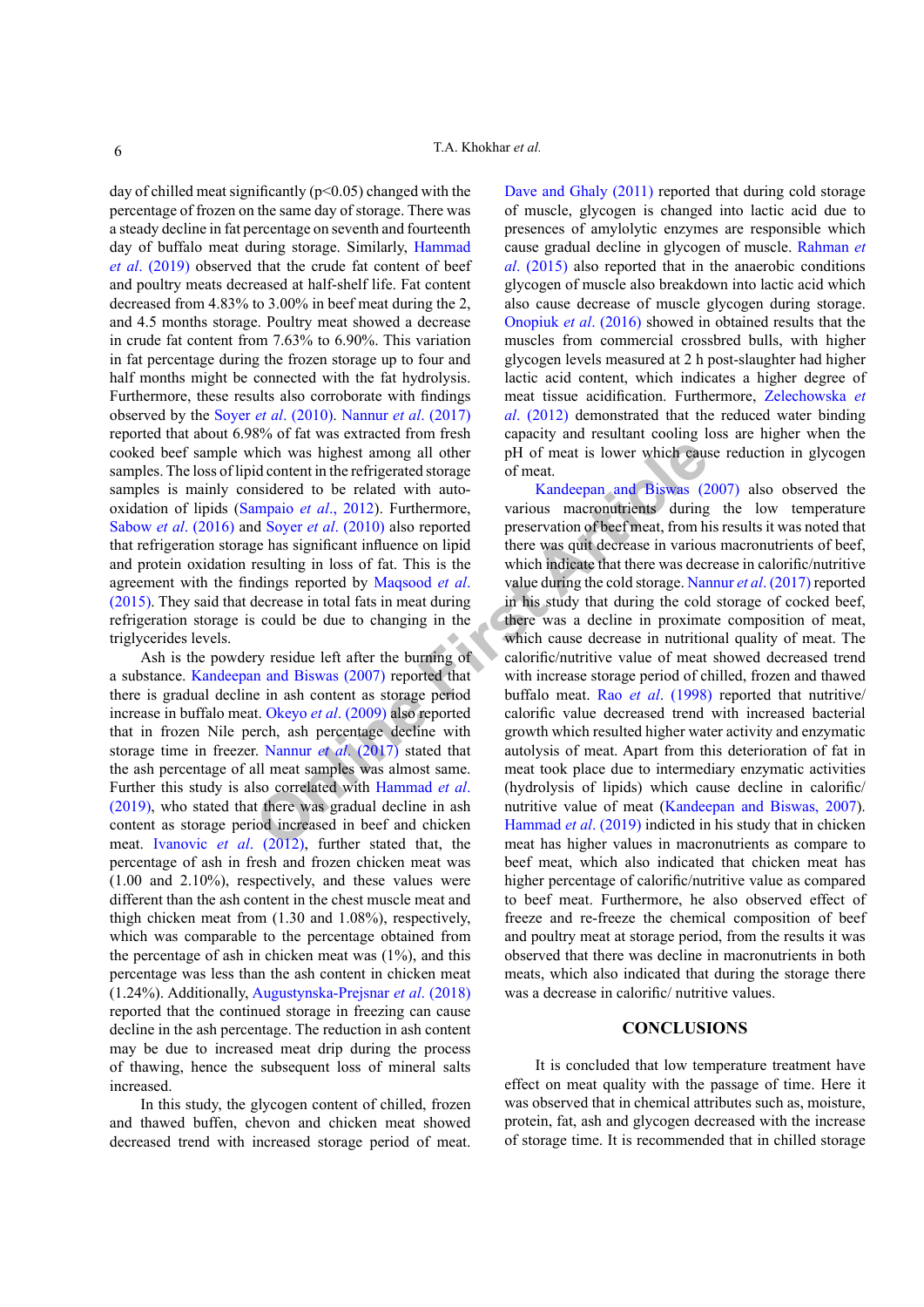meat quality is good up to five days, in frozen storage meat can be utilized up to 25 days while thawing cycles up to four are suitable for human consumption. Beyond these meats unfit for human consumption due to low quality.

# *Statement of conflict of interest*

The authors have declared no conflict of interest.

# **REFERENCES**

- <span id="page-6-10"></span>Abdolghafour, B., and Saghir, A., 2014. Buffalo: A potential animal for quality meat production. A review. *Int. J. Livest. Res*., **2**: 19-29.
- <span id="page-6-2"></span>Arain, M.A., Khaskheli, M., Rajput, I.R., Rao, S., Faraz, S., Fazlani, S.A., and Umer, M., 2010. Examination of physical properties of goat meat. *Pak. J. Nutr.*, **9**: 422-425. https://doi.org/10.3923/pjn.2010.422.425
- Association of Official Analytical Chemistry (AOAC). 2000. *Official methods of analysis of AOAC.* International Gaithersburg.
- 1, and Umer, M., 2010. Examination<br>
online ties of goat meat. Pak. J. Nutr., 9:<br>
Sci., Toxicol. Fd. Technol.<br>
(doi.org/10.3923/pjn.2010.422.425<br>
methods of analysis of AOAC.<br>
methods of analysis of AOAC.<br>
methods of analys Augustynska-Prejsnar, A., Ormian, M., and Sokołowicz, Z., 2018. Physicochemical and sensory properties of broiler chicken breast meat stored frozen and thawed using various methods. *J. Fd. Qual.,* **3**: 1-9. <https://doi.org/10.1155/2018/6754070>
- <span id="page-6-9"></span>Biswas, S., Chakraborty, A., Patra, G., and Dhargupta, A., 2011. Quality and acceptability of duck patties stored at ambient and refrigeration temperature. *Int. J. Livest. Prod.,* **2**: 1-6.
- <span id="page-6-18"></span>Dave, D., and Ghaly, A.E., 2011. Meat spoilage mechanisms and preservation techniques: A critical review. *Am. J. Agric. biol. Sci.,* **6**: 486-510. https:// [doi.org/10.3844/ajabssp.2011.486.510](https://doi.org/10.3844/ajabssp.2011.486.510)
- <span id="page-6-13"></span>Hammad, H.H.M., Ma, M., Damaka, A.W.H.Y., Elkhedir, A., and Jin, G., 2019. Effect of freeze and re-freeze on chemical composition of beef and poultry meat at storage period 4.5 months (SP4. 5). *Int. J. Fd. Process. Technol.,* **10**: 1-6.
- <span id="page-6-4"></span>Hocquette, J.F., Botreau, R., Picard, B., Jacquet, A., Pethick, D.W., and Scollan, N.D., 2012. Opportunities for predicting and manipulating beef quality. *Meat Sci.,* **92**: 197-209. [https://doi.](https://doi.org/10.1016/j.meatsci.2012.04.007) [org/10.1016/j.meatsci.2012.04.007](https://doi.org/10.1016/j.meatsci.2012.04.007)
- <span id="page-6-17"></span>Ivanovic, S., Pisinov, B., Savic, D.M.S.B., and Stojanovic, Z., 2012. Influence of probiotics on quality of chicken meat. *Afr. J. agric. Res.,* **7**: 2191- 2196.
- <span id="page-6-12"></span>Kandeepan, G., and Biswas, S., 2007. Effect of domestic refrigeration on keeping quality of buffalo meat. *J. Fd. Technol.,* **5**: 29-35.
- <span id="page-6-7"></span>Kemp, A., and Van Heijningen, A.J.K., 1954. A colorimetric micro-method for the determination of

glycogen in tissues. *Biochem. J.,* **56**: 646. [https://](https://doi.org/10.1042/bj0560646) [doi.org/10.1042/bj0560646](https://doi.org/10.1042/bj0560646)

- <span id="page-6-11"></span>Kondaiah, N., Anjaneyulu, A.S.R., Rao, V.K., and Sharma, N., 1986. Effect of different handling conditions on quality of minced buffalo meat. Short communication. *Indian J. Anim. Sci.,* **56**: 277-279.
- <span id="page-6-15"></span>Maqsood, S., Abushelaibi, A., Manheem, K., and Kadim, I.T., 2015. Characterisation of the lipid and protein fraction of fresh camel meat and the associated changes during refrigerated storage. *J. Fd. Compos. Anal.,* **41**: 212-220. [https://doi.](https://doi.org/10.1016/j.jfca.2014.12.027) [org/10.1016/j.jfca.2014.12.027](https://doi.org/10.1016/j.jfca.2014.12.027)
- <span id="page-6-14"></span>Nannur, R.M., Habibur, R.R.B., Islam, S., and Rahim, A., 2017. Nutritional quality changes of cooked beef due to refrigeration storage. *IOSR J. environ. Sci., Toxicol. Fd. Technol.,* **11**: 49-56.
- <span id="page-6-8"></span>Naveen, Z., Naik, B.R., Subramanyam, B.V., and Reddy, P.M., 2016. Studies on the quality of duck meat sausages during refrigeration. *Springer Plus*, **5**: 2061-2077. [https://doi.org/10.1186/s40064-016-](https://doi.org/10.1186/s40064-016-3743-7) 3743-7
- <span id="page-6-5"></span>Nychas, G.J.E., Skandamis, P.N., Tassou, C.C., and Koutsoumanis, K.P., 2008. Meat spoilage during distribution. *Meat Sci.,* **78**: 77-89. [https://doi.](https://doi.org/10.1016/j.meatsci.2007.06.020) [org/10.1016/j.meatsci.2007.06.020](https://doi.org/10.1016/j.meatsci.2007.06.020)
- <span id="page-6-16"></span>Okeyo, G.O., Lokuruka, M.N.I. and Matofari, J.W., 2009. Nutritional composition and shelflife of the Lake Victoria Nile perch (*Lates niloticus*) stored in ice. *Afr. J. Fd. Agric. Nutr. Dev.,* **9**: 901-919. [https://](https://doi.org/10.4314/ajfand.v9i3.43017) [doi.org/10.4314/ajfand.v9i3.43017](https://doi.org/10.4314/ajfand.v9i3.43017)
- Onopiuk, A., Połtorak, A., and Wierzbicka, A., 2016. Influence of post-mortem muscle glycogen content on the quality of beef during aging. *J. Vet. Res.,* **60**: 301-307. [https://doi.org/10.1515/](https://doi.org/10.1515/jvetres-2016-0046) jvetres-2016-0046
- <span id="page-6-6"></span>Pal, M., and Devrani, M., 2018. Application of various techniques for meat preservation. *J. exp. Fd. Chem.,* **4**: 2472-2542. [https://doi.org/10.4172/2472-](https://doi.org/10.4172/2472-0542.1000134) [0542.1000134](https://doi.org/10.4172/2472-0542.1000134)
- <span id="page-6-1"></span>Paredi, G., Sentandreu, M.A., Mozzarelli, A., Fadda, S., Hollung, K., and de Almeida, A.M., 2013. Muscle and meat: New horizons and applications for proteomics on a farm to fork perspective. *J. Proteom.,* **88**: 58-82. [https://doi.org/10.1016/j.](https://doi.org/10.1016/j.jprot.2013.01.029) [jprot.2013.01.029](https://doi.org/10.1016/j.jprot.2013.01.029)
- <span id="page-6-3"></span>Pereira, P.M.D.C.C., and Vicente, A.F.D.R.B., 2013. Meat nutritional composition and nutritive role in the human diet. *Meat Sci.,* **93**: 586-592. [https://doi.](https://doi.org/10.1016/j.meatsci.2012.09.018) [org/10.1016/j.meatsci.2012.09.018](https://doi.org/10.1016/j.meatsci.2012.09.018)
- <span id="page-6-0"></span>Pighin, D., Pazos, A., Chamorro, V., Paschetta, F., Cunzolo, S., Godoy, F., and Grigioni, G., 2016. A contribution of beef to human health: A review